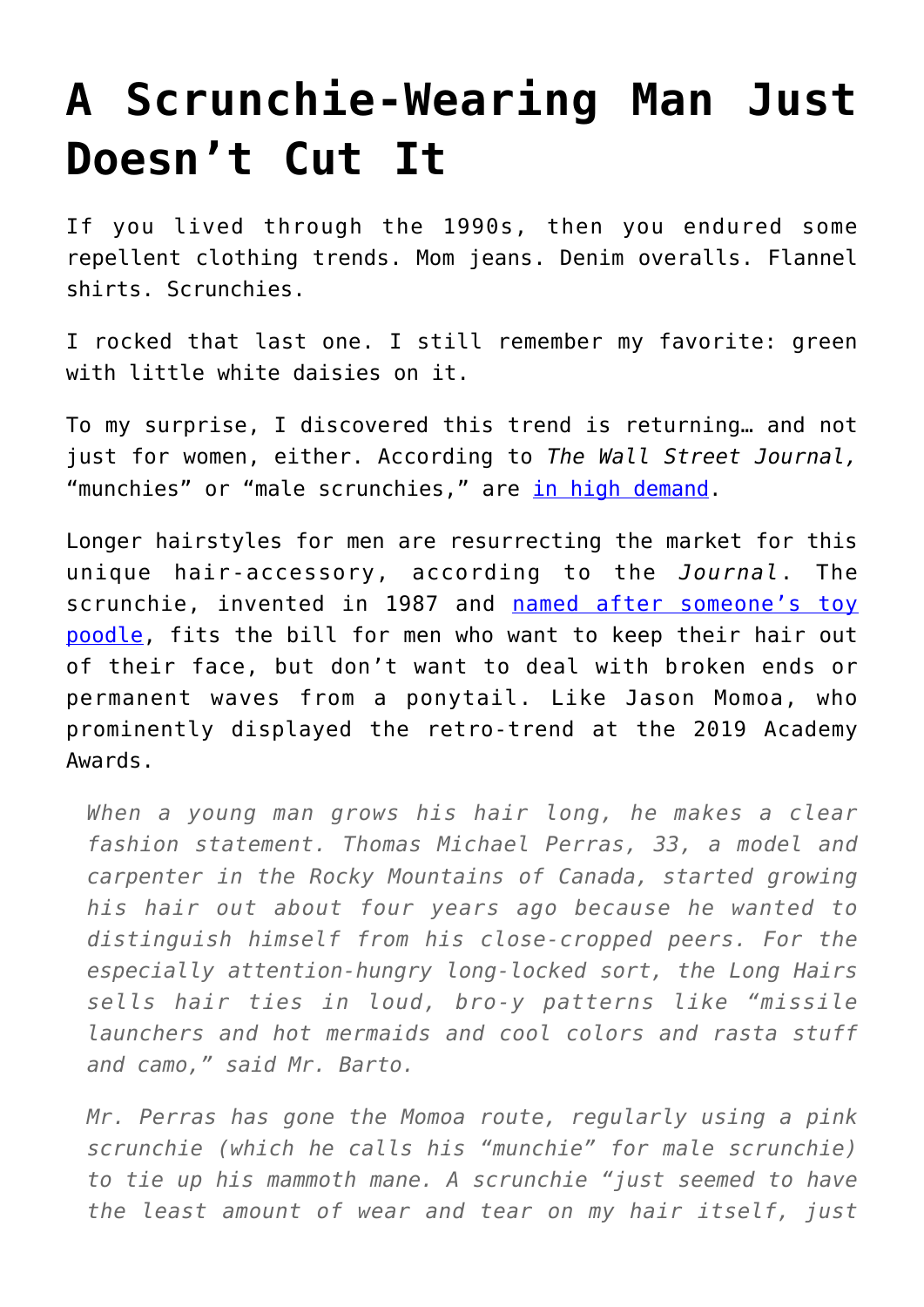*seemed to pull out the least amount of hair," he said. As for the pink color? "There was the option of buying all black, but I just like to shake things up."*

The hair struggle is real. I should know, I'm a girl.

But because I *am* a girl, I also sit back and ask, "Why?" Why are today's men so eager to look and act just like… women?

I'll wager that not much has changed on the part of today's males. Like the men of yesteryear, they're still eager to dress to impress the women in their lives, and sensitive to subtle changes in feminine taste.

And so they pick up on the feminist mantra that rails against "toxic masculinity," suggesting that women want a gentle man. A soft man. A man who adjusts to a feminine way of thinking and acting. This narrative critical of traditional masculinity has landed like a rock in the center of a lake and drifted out in ringed ripples to the far reaches of the country.

Unfortunately for men, women are fickle. Many are beginning to realize that a soft, sensitive, elegant man isn't what they *really* want. Nowhere is this more clearly demonstrated than in the [following statement](https://www.amazon.com/gp/product/0679741011/ref=as_li_qf_asin_il_tl?ie=UTF8&tag=intelltakeo0d-20&creative=9325&linkCode=as2&creativeASIN=0679741011&linkId=d2df86021d78ccd4994dce6627c7d0b4) from feminist author Camille Paglia:

*A woman simply is, but a man must become. Masculinity is risky and elusive. It is achieved by a revolt from woman, and it is confirmed only by other men. Feminist fantasies about the ideal 'sensitive' male have failed. Manhood coerced into sensitivity is no manhood at all.*

## In [another essay](https://www.amazon.com/gp/product/0679751203/ref=as_li_qf_asin_il_tl?ie=UTF8&tag=intelltakeo0d-20&creative=9325&linkCode=as2&creativeASIN=0679751203&linkId=8678205f17a6d819bf69782753834ff6), Paglia explains how the trend toward sensitive manhood can be reversed:

*Masculine identity is embattled and fragile. In the absence of opportunity for heroic physical action, as in the modern*